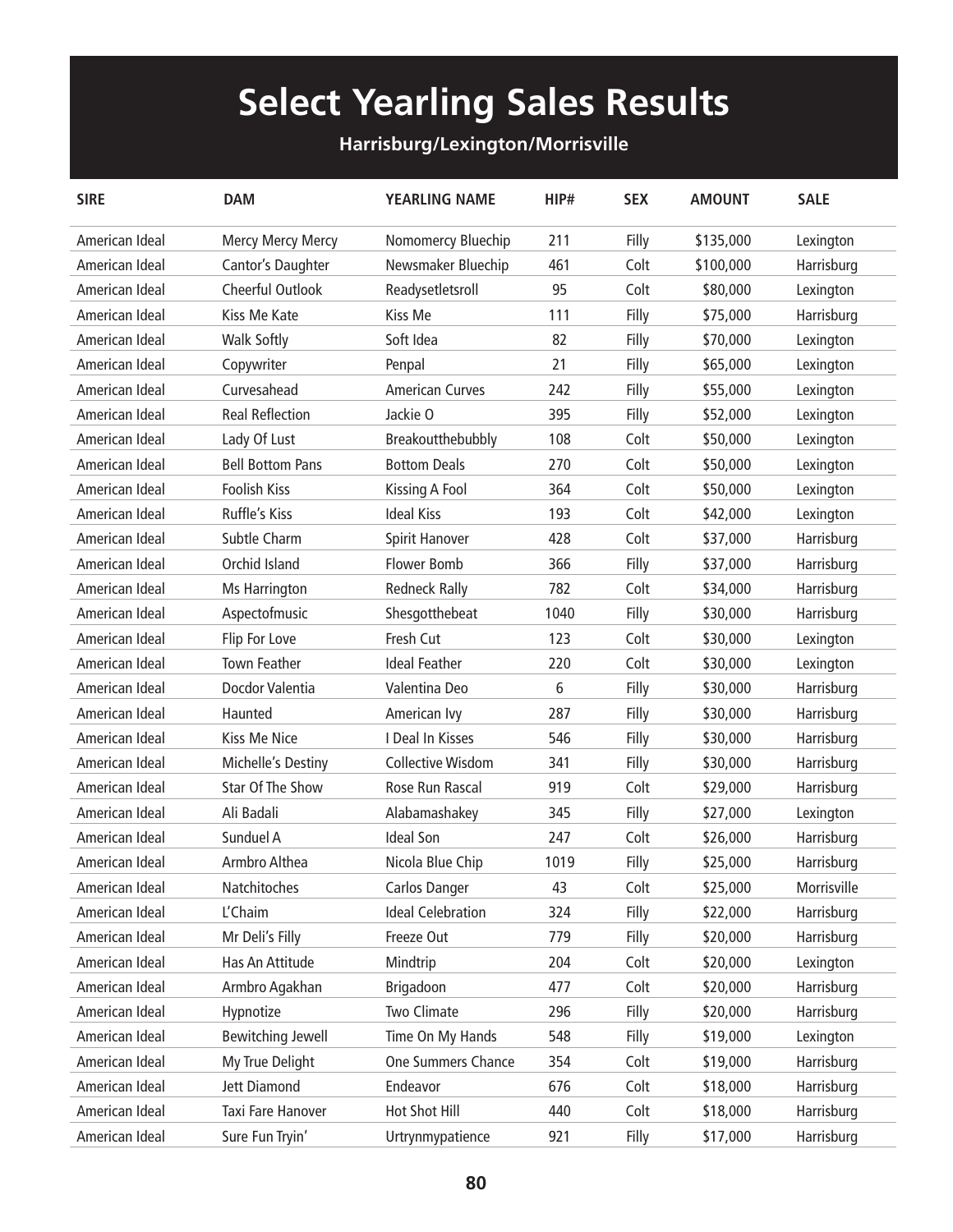| <b>SIRE</b>      | <b>DAM</b>               | <b>YEARLING NAME</b>     | HIP#           | <b>SEX</b>        | <b>AMOUNT</b> | <b>SALE</b> |
|------------------|--------------------------|--------------------------|----------------|-------------------|---------------|-------------|
| American Ideal   | <b>Sweet Celebration</b> | Shake It Sugar           | 434            | Filly             | \$17,000      | Harrisburg  |
| American Ideal   | Chocolate Art            | <b>Stirling Erotica</b>  | 514            | Filly             | \$15,000      | Harrisburg  |
| American Ideal   | Jk Majorette             | American Major           | 308            | Filly             | \$15,000      | Harrisburg  |
| American Ideal   | Apere Hanover            | Killing Em Softly        | 1031           | Filly             | \$14,000      | Harrisburg  |
| American Ideal   | The Art Museum           | Endowment                | 387            | Filly             | \$12,000      | Lexington   |
| American Ideal   | Shark Tail               | American Tail            | 411            | Filly             | \$12,000      | Harrisburg  |
| American Ideal   | Jk Priceless Pearl       | Noche Blue Chip          | 677            | Filly             | \$9,500       | Harrisburg  |
| American Ideal   | Fantasy Jet              | Talia's Fantasy          | 605            | Filly             | \$9,000       | Harrisburg  |
| American Ideal   | Mariah Blue Chip         | No Shame Blue Chip       | 756            | Colt              | \$9,000       | Harrisburg  |
| American Ideal   | Princess Paloma          | Princess Glenda          | 853            | Filly             | \$9,000       | Harrisburg  |
| American Ideal   | Village Baroque          | Cantala                  | 546            | Filly             | \$9,000       | Lexington   |
| American Ideal   | Song In A Major          | Shelton                  | 205            | Colt              | \$8,000       | Lexington   |
| American Ideal   | Pink Lemonade            | Raspberry Lemonade       | 52             | Filly             | \$7,500       | Morrisville |
| American Ideal   | A B Sea                  | Sea's Ideal              | 53             | Filly             | \$6,500       | Morrisville |
| American Ideal   | Hank's Queen             | Queen Ideal              | 646            | Filly             | \$5,000       | Harrisburg  |
| American Ideal   | Too Cool For U           | Steuben Olympian         | 83             | Filly             | \$5,000       | Morrisville |
| American Ideal   | Ali Ali                  | Andrea Deo               | 399            | Filly             | \$5,000       | Lexington   |
| American Ideal   | <b>Sunshine Sister</b>   | <b>Ideally Lindy</b>     | 433            | Colt              | \$4,500       | Harrisburg  |
|                  |                          |                          |                | <b>Total Sold</b> | 55            |             |
|                  |                          |                          |                | Average           | \$29,800      |             |
|                  |                          |                          |                |                   |               |             |
| <b>SIRE</b>      | <b>DAM</b>               | <b>YEARLING NAME</b>     | HIP#           | <b>SEX</b>        | <b>AMOUNT</b> | <b>SALE</b> |
| Art Major        | <b>BJ's Canouan</b>      | Timber                   | 71             | Filly             | \$150,000     | Lexington   |
| Art Major        | World Of Her Own         | Charlie's Man            | 56             | Colt              | \$130,000     | Lexington   |
| Art Major        | Anderosa Hanover         | Autotune Hanover         | 484            | Colt              | \$120,000     | Harrisburg  |
| Art Major        | Observe Me               | <b>Grizzly Mama</b>      | 30             | Filly             | \$110,000     | Lexington   |
| Art Major        | Jated Love               | <b>Stolen Glimpse</b>    | 45             | Colt              | \$100,000     | Harrisburg  |
| Art Major        | Village Madonna          | <b>Travel Playlist</b>   | 174            | Colt              | \$82,000      | Harrisburg  |
| <b>Art Major</b> | <b>Casino Miss</b>       | Nox Vegas Bluechip       | 351            | Colt              | \$80,000      | Harrisburg  |
| Art Major        | City Delight             | <b>Stirling Ensign</b>   | 139            | Colt              | \$72,000      | Lexington   |
| Art Major        | Sammy's Magic Girl       | Salcoppola Hanover       | 401            | Colt              | \$70,000      | Harrisburg  |
| <b>Art Major</b> | Vindecor                 | <b>Major Vinnie</b>      | 225            | Colt              | \$67,000      | Lexington   |
| Art Major        | Capri Hanover            | Craftship                | 81             | Colt              | \$65,000      | Lexington   |
| Art Major        | Fool That I Am           | Nota Fool Bluechip       | 14             | Filly             | \$60,000      | Lexington   |
| Art Major        | Barks Like A Dog         | Combat                   | 205            | Colt              | \$60,000      | Harrisburg  |
| Art Major        | Dance To Rock            | Stone Age                | 304            | Colt              | \$60,000      | Harrisburg  |
| Art Major        | Western Charmer          | N Luv Blue Chip          | 920            | Colt              | \$57,000      | Harrisburg  |
| Art Major        | Snippet Hanover          | Santa Rosa Hanover       | $\overline{4}$ | Filly             | \$50,000      | Lexington   |
| Art Major        | Janns Bid                | Jann And Dean            | 141            | Colt              | \$50,000      | Lexington   |
| Art Major        | <b>Madison Rose</b>      | Rose Knows               | 313            | Filly             | \$50,000      | Lexington   |
| Art Major        | <b>Rockin Beauty</b>     | Rockin Date              | 38             | Filly             | \$47,000      | Lexington   |
| Art Major        | Yankee Luck              | <b>Fast N Victorious</b> | 186            | Colt              | \$47,000      | Harrisburg  |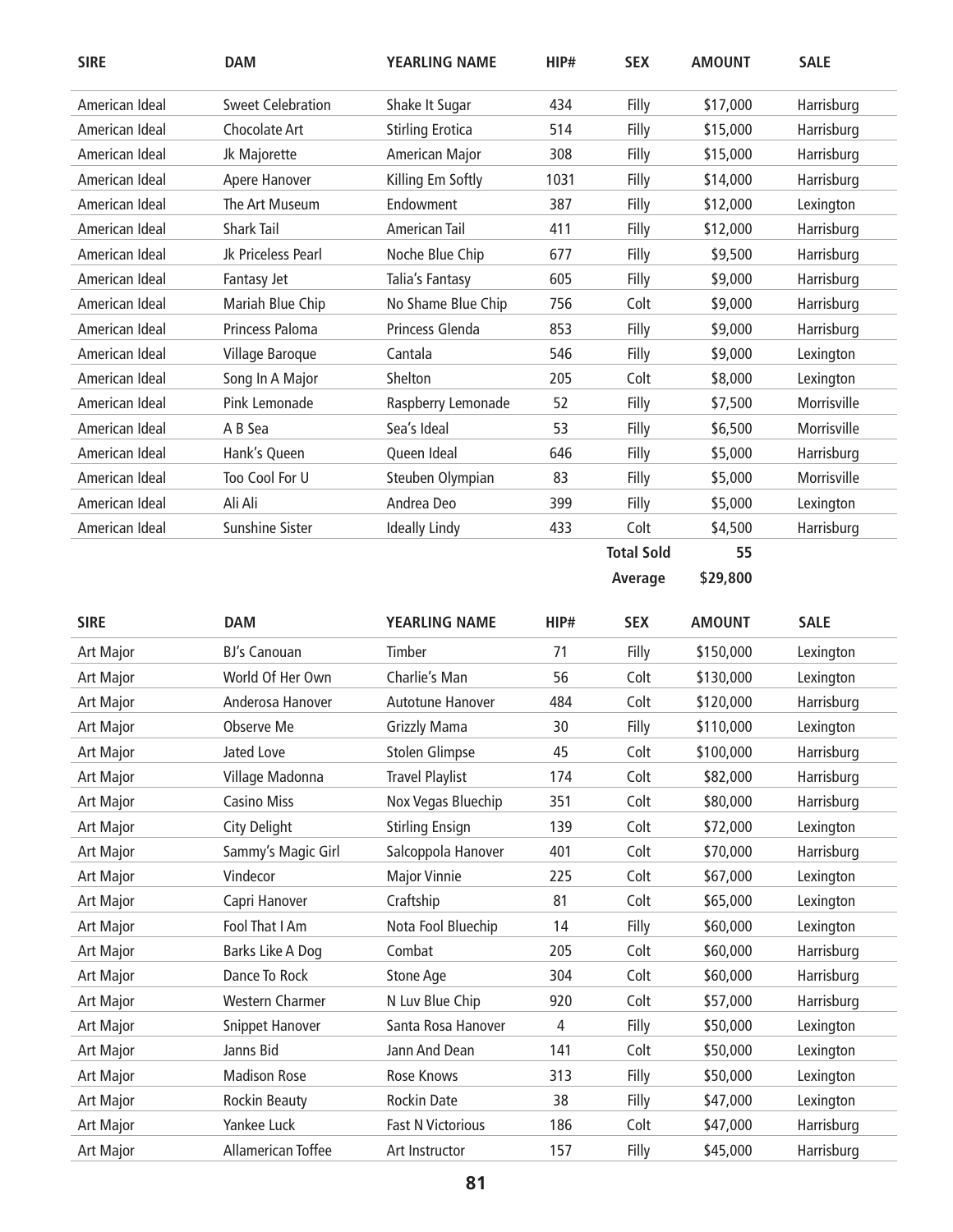| <b>SIRE</b> | <b>DAM</b>                | <b>YEARLING NAME</b>    | HIP# | <b>SEX</b>        | <b>AMOUNT</b> | <b>SALE</b> |
|-------------|---------------------------|-------------------------|------|-------------------|---------------|-------------|
| Art Major   | <b>Mystical Gypsy</b>     | Seance                  | 95   | Filly             | \$45,000      | Harrisburg  |
| Art Major   | Ichiban Blue Chip         | Numerouno Bluechip      | 660  | Colt              | \$42,000      | Harrisburg  |
| Art Major   | Yes Maam                  | Concur                  | 429  | Colt              | \$41,000      | Harrisburg  |
| Art Major   | Lush Limbaugh             | <b>Talk Show</b>        | 311  | Colt              | \$40,000      | Lexington   |
| Art Major   | Lil Presto Hanover        | Lucy In Disguise        | 466  | Filly             | \$40,000      | Lexington   |
| Art Major   | Color Me Beachy           | Twin B Paradise         | 227  | Filly             | \$40,000      | Harrisburg  |
| Art Major   | Mommy Robin Q             | Mother Of Art           | 122  | Filly             | \$40,000      | Harrisburg  |
| Art Major   | U All Bb                  | Killer B's              | 169  | Filly             | \$40,000      | Harrisburg  |
| Art Major   | Hannah Banana             | <b>Teaparty Diva</b>    | 389  | Filly             | \$35,000      | Lexington   |
| Art Major   | <b>Bronzer Babe</b>       | Lilmisstalksalot        | 554  | Filly             | \$35,000      | Lexington   |
| Art Major   | Ez Rock                   | Ezra Hanover            | 116  | Colt              | \$32,000      | Lexington   |
| Art Major   | That's The Plan           | <b>Major Plans</b>      | 165  | Colt              | \$32,000      | Lexington   |
| Art Major   | <b>Starofthesea Devie</b> | <b>Beaches De Vie</b>   | 368  | Colt              | \$32,000      | Lexington   |
| Art Major   | Pasta Lavista             | Vino And Formaggio      | 339  | Filly             | \$30,000      | Lexington   |
| Art Major   | <b>Uneek Delight</b>      | Red Hot Hill            | 386  | Filly             | \$25,000      | Lexington   |
| Art Major   | Shake That Junk           | <b>Acting Out</b>       | 245  | Colt              | \$25,000      | Harrisburg  |
| Art Major   | Nf Salsa                  | Neon Hanover            | 798  | Colt              | \$24,000      | Harrisburg  |
| Art Major   | Parlay Hanover            | <b>Sultry Susan</b>     | 829  | Filly             | \$22,000      | Harrisburg  |
| Art Major   | Impertinent               | The Real Major          | 454  | Colt              | \$22,000      | Lexington   |
| Art Major   | Carta Final               | Selfie                  | 551  | Filly             | \$22,000      | Harrisburg  |
| Art Major   | Armbro Bombay             | Spicebomb               | 257  | Colt              | \$20,000      | Lexington   |
| Art Major   | Salty Dog Bluechip        | <b>Salty Breeze</b>     | 400  | Colt              | \$20,000      | Harrisburg  |
| Art Major   | Laughing Once More        | Lemonade Hanover        | 322  | Filly             | \$18,000      | Harrisburg  |
| Art Major   | Find A Happy Place        | Nowhining Bluechip      | 60   | Colt              | \$17,000      | Morrisville |
| Art Major   | Roses For Molly           | Southwind Marilyn       | 869  | Filly             | \$15,000      | Harrisburg  |
| Art Major   | <b>Rarified Air</b>       | <b>Orange County</b>    | 449  | Filly             | \$12,000      | Lexington   |
| Art Major   | Olivette Hanover          | Sarabolton              | 100  | Filly             | \$12,000      | Harrisburg  |
| Art Major   | Spirit Of The West        | <b>Ghost Runner</b>     | 423  | Filly             | \$11,000      | Harrisburg  |
| Art Major   | Jus' Chilln Out           | <b>Chilln Matisse</b>   | 684  | Colt              | \$10,000      | Harrisburg  |
| Art Major   | Lislea Sophia             | Lissoy                  | 728  | Filly             | \$10,000      | Harrisburg  |
| Art Major   | Nuke's Diner              | Artsy Cafe              | 804  | Filly             | \$10,000      | Harrisburg  |
| Art Major   | Cheryl's Western          | Bourban And Branch      | 428  | Colt              | \$10,000      | Lexington   |
| Art Major   | Cheer My Dear             | Ntuition Blue Chip      | 44   | Filly             | \$7,000       | Harrisburg  |
| Art Major   | Pw Spare                  | Niche Blue Chip         | 4    | Filly             | \$6,000       | Morrisville |
| Art Major   | Jkmusicofthenite          | <b>Major Music Nite</b> | 47   | Filly             | \$4,000       | Harrisburg  |
| Art Major   | Miss Real Mayo            | Our Real Lady           | 333  | Filly             | \$3,000       | Lexington   |
|             |                           |                         |      | <b>Total Sold</b> | 57            |             |
|             |                           |                         |      | Average           | \$42,474      |             |
| <b>SIRE</b> | <b>DAM</b>                | YEARLING NAME           | HIP# | <b>SEX</b>        | <b>AMOUNT</b> | <b>SALE</b> |
| Artiscape   | Balasun                   | Retire Rich             | 541  | Colt              | \$25,000      | Lexington   |
| Artiscape   | <b>Bidforakiss</b>        | Kiss The Boy            | 106  | Colt              | \$18,000      | Morrisville |
| Artiscape   | Western Scarlet           | Look N Back             | 979  | Colt              | \$15,000      | Harrisburg  |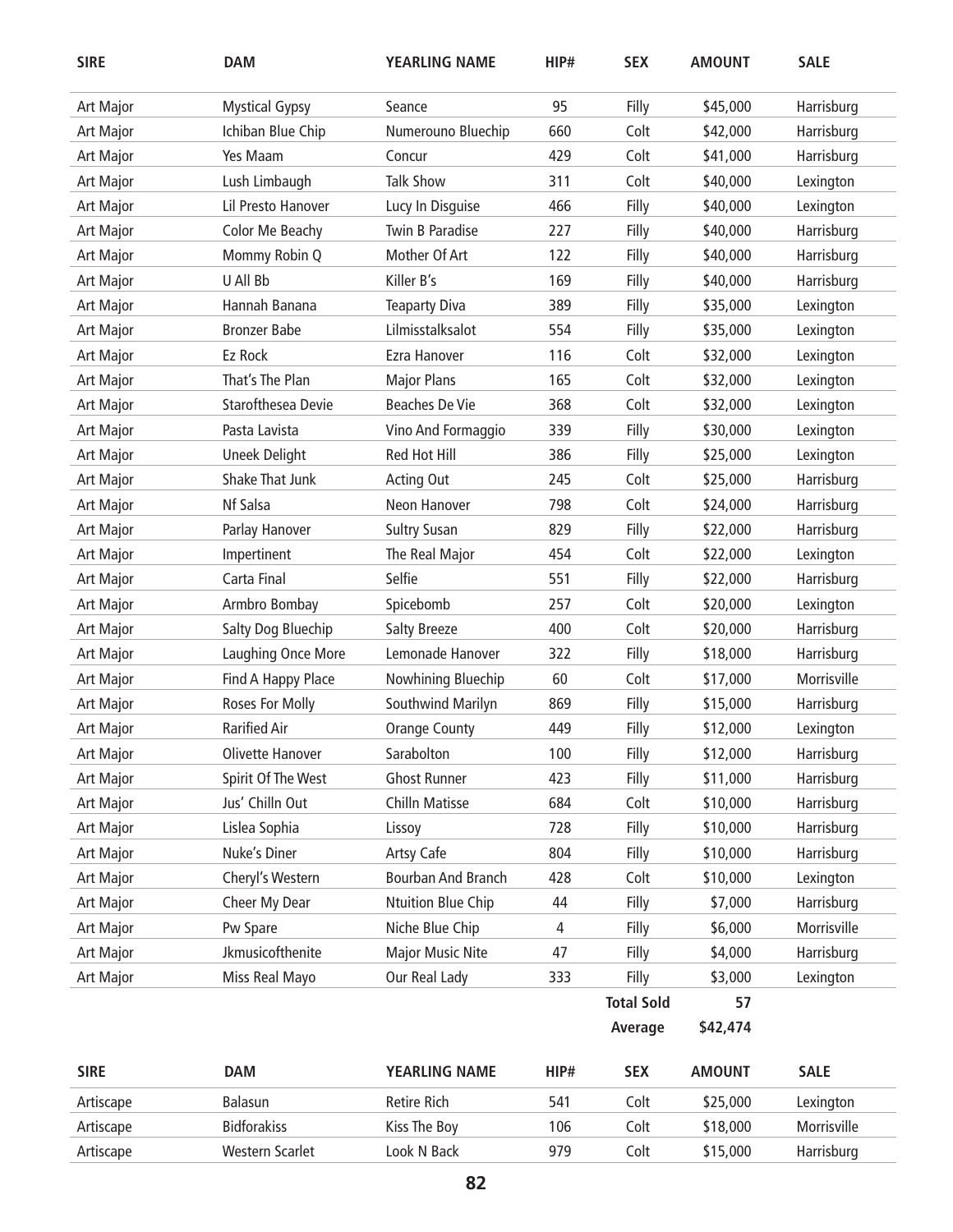| <b>SIRE</b> | <b>DAM</b>             | <b>YEARLING NAME</b>  | HIP# | <b>SEX</b>        | <b>AMOUNT</b> | <b>SALE</b>        |
|-------------|------------------------|-----------------------|------|-------------------|---------------|--------------------|
| Artiscape   | Scootin Belle          | Race With Grace       | 881  | Filly             | \$11,000      | Harrisburg         |
| Artiscape   | Michelle's Gem         | Mosaic Gem            | 767  | Filly             | \$10,000      | Harrisburg         |
| Artiscape   | Calista                | Caliscape             | 434  | Colt              | \$10,000      | Lexington          |
| Artiscape   | Century                | Catchofthecentury     | 1118 | Filly             | \$8,500       | Harrisburg         |
| Artiscape   | All Italian            | Fly With The Best     | 95   | Colt              | \$8,000       | Morrisville        |
| Artiscape   | Armbro Rosebud         | Rosescape             | 67   | Filly             | \$7,000       | Morrisville        |
| Artiscape   | Luck Runns Over        | Lucky Art             | 32   | Colt              | \$5,500       | <b>Morrisville</b> |
| Artiscape   | <b>Princess Vibray</b> | Princess Delfina      | 86   | Filly             | \$2,500       | Morrisville        |
| Artiscape   | Princess Jarmilla      | <b>Princess Greer</b> | 18   | Filly             | \$2,200       | <b>Morrisville</b> |
| Artiscape   | Princess Dirlana       | Prince Fairfax        | 121  | Colt              | \$2,000       | Morrisville        |
|             |                        |                       |      | <b>Total Sold</b> | 13            |                    |
|             |                        |                       |      | Average           | \$9,592       |                    |

| <b>SIRE</b>           | <b>DAM</b>     | <b>YEARLING NAME</b> | HIP# | <b>SEX</b>        | <b>AMOUNT</b> | <b>SALE</b> |
|-----------------------|----------------|----------------------|------|-------------------|---------------|-------------|
| <b>Badlands Nitro</b> | Rare Filly     | Chris's Filly        | 388  | Filly             | \$12,000      | Harrisburg  |
| <b>Badlands Nitro</b> | Nine Of Hearts | Capital Find         | 800  | Filly             | \$10,000      | Harrisburg  |
| <b>Badlands Nitro</b> | Miss Two Pack  | Second Turn          | 38   | Filly             | \$2,500       | Morrisville |
|                       |                |                      |      | <b>Total Sold</b> |               |             |
|                       |                |                      |      | Average           | \$8,167       |             |

| <b>SIRE</b>       | <b>DAM</b>              | <b>YEARLING NAME</b>    | HIP# | <b>SEX</b>        | <b>AMOUNT</b> | <b>SALE</b> |
|-------------------|-------------------------|-------------------------|------|-------------------|---------------|-------------|
| <b>Broad Bahn</b> | Cathywithac             | Dame Edna               | 1110 | Filly             | \$48,000      | Harrisburg  |
| <b>Broad Bahn</b> | Beach Magic             | <b>Broad Beach</b>      | 1058 | Filly             | \$39,000      | Harrisburg  |
| <b>Broad Bahn</b> | Hawaiian Delight        | Devil's Creek           | 647  | Colt              | \$30,000      | Harrisburg  |
| <b>Broad Bahn</b> | Sheezacredit            | Heezabahn               | 891  | Colt              | \$30,000      | Harrisburg  |
| <b>Broad Bahn</b> | Kim's Big Crown         | Levi's Boy              | 25   | Colt              | \$20,000      | Morrisville |
| <b>Broad Bahn</b> | <b>River Runs Wild</b>  | <b>Broad And Wild</b>   | 65   | Colt              | \$20,000      | Morrisville |
| <b>Broad Bahn</b> | <b>Miss Courtney</b>    | <b>Broad Priority</b>   | 771  | Colt              | \$16,000      | Harrisburg  |
| <b>Broad Bahn</b> | Maggie's Legacy         | <b>Broad Legacy</b>     | 35   | Colt              | \$16,000      | Morrisville |
| <b>Broad Bahn</b> | <b>About Half Quick</b> | Overprepared            | 1010 | Colt              | \$15,000      | Harrisburg  |
| <b>Broad Bahn</b> | <b>Promising Deal</b>   | Then N Forever          | 412  | Filly             | \$13,000      | Lexington   |
| <b>Broad Bahn</b> | Headaches               | <b>Clear Thinker</b>    | 650  | Colt              | \$12,000      | Harrisburg  |
| <b>Broad Bahn</b> | Almond Chip             | <b>Almond Bark</b>      | 1017 | Filly             | \$7,000       | Harrisburg  |
| <b>Broad Bahn</b> | <b>Fuchsia Seelster</b> | <b>Ultimate One</b>     | 7    | Filly             | \$5,500       | Morrisville |
|                   |                         |                         |      | <b>Total Sold</b> | 13            |             |
|                   |                         |                         |      | Average           | \$20,885      |             |
| <b>SIRE</b>       | <b>DAM</b>              | <b>YEARLING NAME</b>    | HIP# | <b>SEX</b>        | <b>AMOUNT</b> | <b>SALE</b> |
| Cash Hall         | Designed To Dazzle      | <b>Dazzling Dollars</b> | 120  | Filly             | \$35,000      | Morrisville |
| Cash Hall         | Ann's Promsie           | Branchport              | 58   | Colt              | \$21,000      | Morrisville |
| Cash Hall         | Anything But Love       | Moneydontbuyulove       | 97   | Colt              | \$20,000      | Morrisville |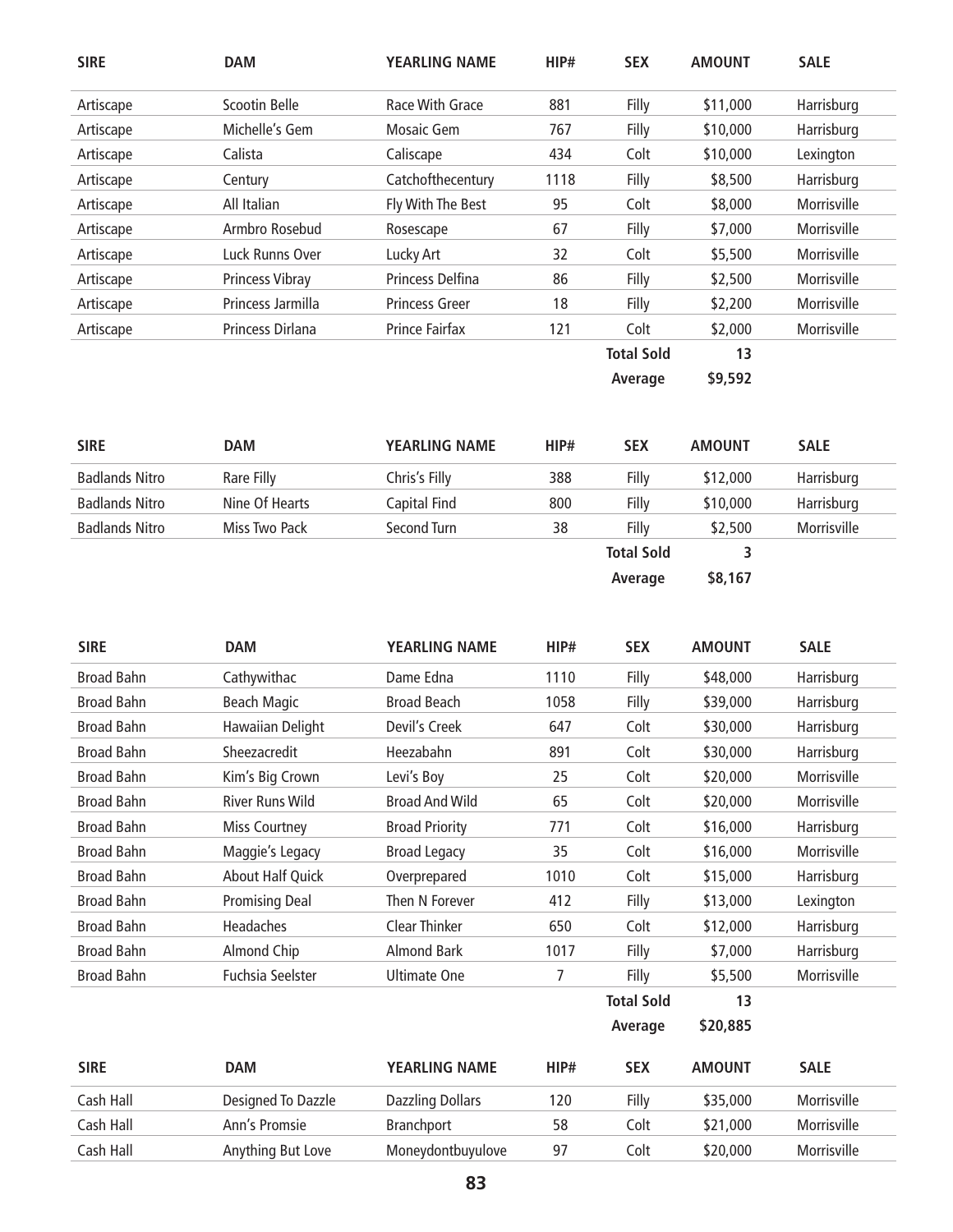| <b>SIRE</b>         | <b>DAM</b>                | <b>YEARLING NAME</b>     | HIP# | <b>SEX</b>        | <b>AMOUNT</b> | <b>SALE</b> |
|---------------------|---------------------------|--------------------------|------|-------------------|---------------|-------------|
| Cash Hall           | Worth Keeping             | Cash Keeper              | 90   | Colt              | \$19,000      | Morrisville |
|                     |                           |                          |      | <b>Total Sold</b> | 4             |             |
|                     |                           |                          |      | Average           | \$23,750      |             |
| <b>SIRE</b>         | <b>DAM</b>                | <b>YEARLING NAME</b>     | HIP# | <b>SEX</b>        | <b>AMOUNT</b> | <b>SALE</b> |
| Conway Hall         | <b>Berry Nice Muscles</b> | Winterberry              | 20   | Filly             | \$130,000     | Lexington   |
| Conway Hall         | Peace A Pie               | Tartufo Lindy            | 340  | Colt              | \$90,000      | Lexington   |
| Conway Hall         | <b>Misty Ridge</b>        | Alamos                   | 775  | Filly             | \$75,000      | Harrisburg  |
| Conway Hall         | Talktalktalk              | <b>Time To Talk</b>      | 938  | Filly             | \$75,000      | Harrisburg  |
| Conway Hall         | Arabella Hall             | Chargin Cadet            | 488  | Colt              | \$75,000      | Harrisburg  |
| Conway Hall         | Headintheclouds           | Conway Cloud             | 651  | Colt              | \$57,000      | Harrisburg  |
| Conway Hall         | Hernameissylvia           | Sylvia Express           | 657  | Filly             | \$55,000      | Harrisburg  |
| Conway Hall         | Joy To The World          | Joyful                   | 310  | Colt              | \$50,000      | Lexington   |
| Conway Hall         | Spare Me Please           | Please My Way            | 456  | Filly             | \$50,000      | Lexington   |
| Conway Hall         | College Credit            | Dormitory Don Juan       | 1022 | Colt              | \$41,000      | Harrisburg  |
| Conway Hall         | <b>Winners Only</b>       | One Way To Win           | 88   | Filly             | \$40,000      | Morrisville |
| Conway Hall         | Ladyvic                   | <b>Uf Vics Hall</b>      | 837  | Colt              | \$38,000      | Harrisburg  |
| Conway Hall         | Queen Victorian           | Lord Nelson              | 967  | Colt              | \$37,000      | Harrisburg  |
| Conway Hall         | <b>Charmer Hall</b>       | Catherine Hall           | 1121 | Filly             | \$37,000      | Harrisburg  |
| Conway Hall         | Ever A Lady               | <b>Ever Speeding</b>     | 594  | Colt              | \$26,000      | Harrisburg  |
| Conway Hall         | Maiden Lane               | <b>Whfwink Hall Fame</b> | 749  | Colt              | \$25,000      | Harrisburg  |
| Conway Hall         | <b>Sreaming Awesome</b>   | <b>Screaming Conway</b>  | 61   | Colt              | \$25,000      | Morrisville |
| Conway Hall         | Rucoucou                  | <b>Sweet Ashley T</b>    | 507  | Filly             | \$25,000      | Lexington   |
| Conway Hall         | Echonomical               | Allerage Echo            | 584  | Colt              | \$20,000      | Harrisburg  |
| Conway Hall         | Socksy's Sister           | Socksyandiknowit         | 75   | Filly             | \$19,000      | Morrisville |
| Conway Hall         | Nervey's Taurus           | Timberlake               | 44   | Colt              | \$18,000      | Morrisville |
| Conway Hall         | Overnight Command         | <b>Pretty Persuasive</b> | 370  | Filly             | \$18,000      | Harrisburg  |
| Conway Hall         | Athena                    | Cupid                    | 413  | Colt              | \$15,000      | Lexington   |
| Conway Hall         | Fresco D                  | <b>Water Tank</b>        | 621  | Colt              | \$14,000      | Harrisburg  |
| Conway Hall         | <b>Heartbeat Hanover</b>  | Rugged Heart             | 652  | Filly             | \$13,000      | Harrisburg  |
| Conway Hall         | <b>Bravissima</b>         | <b>Bravamente</b>        | 8    | Filly             | \$11,000      | Morrisville |
| Conway Hall         | Howard's Sister           | Linda's Choice           | 16   | Filly             | \$11,000      | Morrisville |
| Conway Hall         | <b>Missy Lane</b>         | Mr Clay                  | 774  | Colt              | \$10,000      | Harrisburg  |
| Conway Hall         | Garbo Hanover             | Fortune's Fuel           | 108  | Colt              | \$9,000       | Morrisville |
| Conway Hall         | <b>Pink Water Emile</b>   | <b>Pink Houses</b>       | 710  | Colt              | \$5,000       | Harrisburg  |
|                     |                           |                          |      | <b>Total Sold</b> | 30            |             |
|                     |                           |                          |      | Average           | \$37,133      |             |
| <b>SIRE</b>         | <b>DAM</b>                | YEARLING NAME            | HIP# | <b>SEX</b>        | <b>AMOUNT</b> | <b>SALE</b> |
| <b>CR Excalibur</b> | Seaside Effect            | Desirable Dude           | 71   | Colt              | \$9,000       | Morrisville |
|                     |                           |                          |      | <b>Total Sold</b> | 1             |             |
|                     |                           |                          |      | Average           | \$9,000       |             |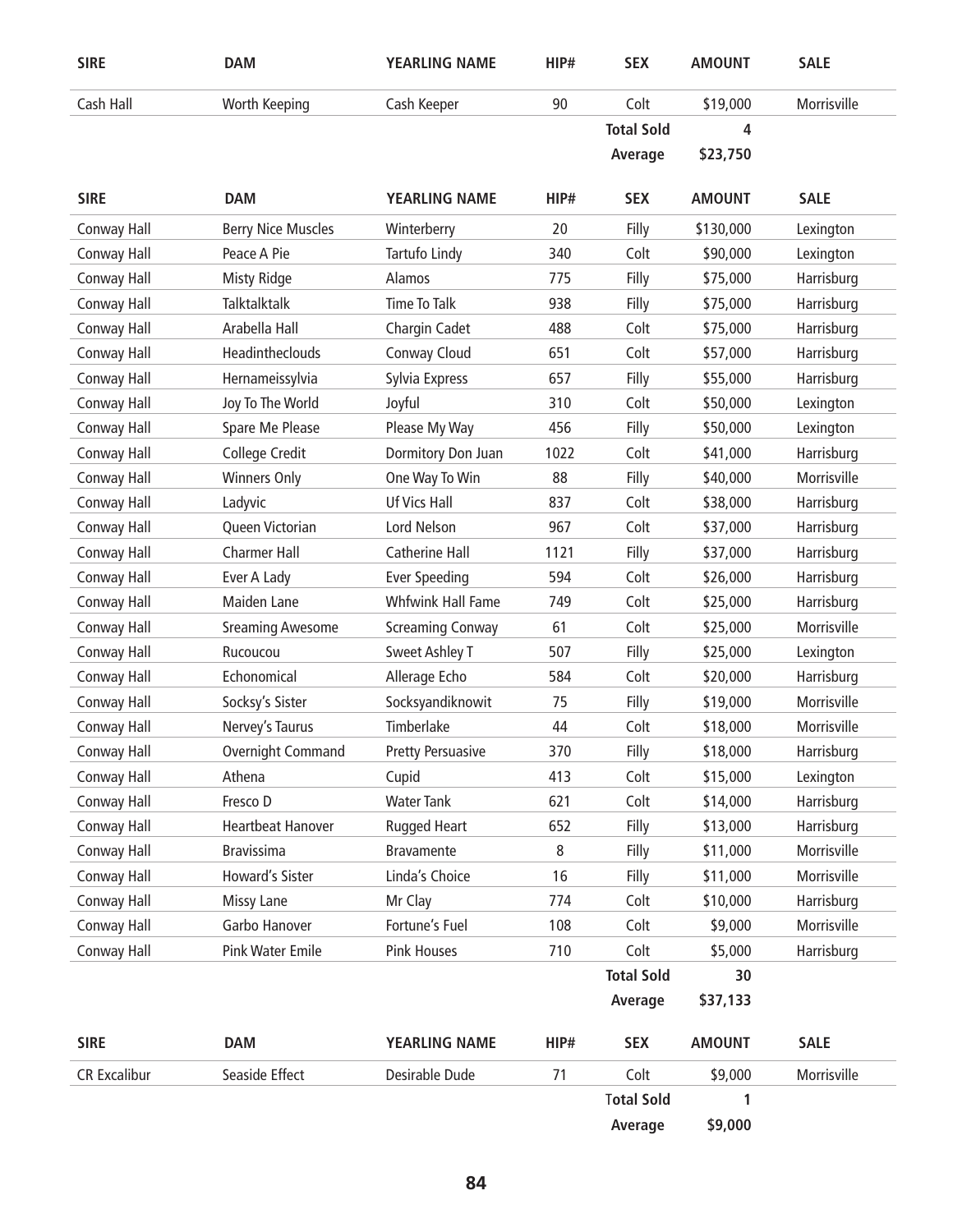| <b>SIRE</b> | <b>DAM</b>               | <b>YEARLING NAME</b>   | HIP# | <b>SEX</b>        | <b>AMOUNT</b> | <b>SALE</b> |
|-------------|--------------------------|------------------------|------|-------------------|---------------|-------------|
| Crazed      | Lindy's Madonna          | Don Lindy              | 724  | Colt              | \$65,000      | Harrisburg  |
| Crazed      | Musclelini               | Craziville             | 783  | Colt              | \$40,000      | Harrisburg  |
| Crazed      | <b>Ellen Harvey</b>      | Lindy's Loca           | 588  | Filly             | \$30,000      | Harrisburg  |
| Crazed      | Take The Plunge          | Splashed               | 936  | Colt              | \$30,000      | Harrisburg  |
| Crazed      | Cecada                   | Cecada Rhythm          | 1113 | Colt              | \$30,000      | Harrisburg  |
| Crazed      | Amyarra                  | Allerage Amy           | 1025 | Filly             | \$27,000      | Harrisburg  |
| Crazed      | Snowblind Lindy          | White Out Lindy        | 911  | Filly             | \$25,000      | Harrisburg  |
| Crazed      | Athena's Lindy           | Threehundredlindys     | 1044 | Filly             | \$25,000      | Harrisburg  |
| Crazed      | Alcarine                 | Sexy Crazy Lindy       | 1015 | Filly             | \$24,000      | Harrisburg  |
| Crazed      | Lovetotalkgottarun       | Crazed To Run          | 740  | Colt              | \$20,000      | Harrisburg  |
| Crazed      | My Lady Lindy            | My Lindy's Crazy       | 41   | Colt              | \$19,000      | Morrisville |
| Crazed      | Bring It On Lindy        | Rose Run Ransom        | 1086 | Colt              | \$17,500      | Harrisburg  |
| Crazed      | Tierra                   | Crown Point            | 947  | Colt              | \$17,000      | Harrisburg  |
| Crazed      | Rosa Parks               | Igocrazy Without U     | 867  | Filly             | \$15,000      | Harrisburg  |
| Crazed      | Photo Cover              | Intensify              | 51   | Colt              | \$14,000      | Morrisville |
| Crazed      | Dream Bound              | Crazy Bound            | 1    | Colt              | \$12,000      | Morrisville |
| Crazed      | Dream On Candy           | Lindy'ssweetdreams     | 91   | Colt              | \$12,000      | Morrisville |
| Crazed      | <b>Classical Motion</b>  | Crazyasclassic         | 113  | Filly             | \$10,500      | Morrisville |
| Crazed      | Swedish Rail             | <b>After The Disco</b> | 926  | Filly             | \$10,000      | Harrisburg  |
| Crazed      | Fashionablefilly         | Fashionablecrazed      | 3    | Filly             | \$9,500       | Morrisville |
| Crazed      | Ya Ya Lindy              | Nono Lindy             | 30   | Colt              | \$9,500       | Morrisville |
| Crazed      | Celia Bleue              | Eye Eye Eye            | 111  | Filly             | \$9,500       | Morrisville |
| Crazed      | <b>Bloodstock's Star</b> | Rose Run Rocco         | 1072 | Colt              | \$7,000       | Harrisburg  |
| Crazed      | Lady Cayster             | Cray-Cray              | 704  | Filly             | \$5,500       | Harrisburg  |
| Crazed      | <b>Bliss</b>             | Lavidaloca De Vie      | 1070 | Filly             | \$5,000       | Harrisburg  |
| Crazed      | Lindy's Heiress          | Anne Bolindy           | 124  | Filly             | \$4,500       | Morrisville |
| Crazed      | <b>Britts Spirit</b>     | Crazy Kruella          | 109  | Filly             | \$4,000       | Morrisville |
| Crazed      | Desi Seelster            | Heir                   | 565  | Colt              | \$3,500       | Harrisburg  |
| Crazed      | <b>Be A Babe</b>         | <b>Steuben Bentley</b> | 103  | Colt              | \$3,500       | Morrisville |
| Crazed      | Lindy's Almond Joy       | <b>Kz Crazee</b>       | 29   | Filly             | \$3,000       | Morrisville |
|             |                          |                        |      | <b>Total Sold</b> | 30            |             |
|             |                          |                        |      | Average           | \$16,917      |             |

| <b>SIRE</b>          | <b>DAM</b>       | YEARLING NAME      | HIP# | <b>SEX</b> | <b>AMOUNT</b> | <b>SALE</b> |
|----------------------|------------------|--------------------|------|------------|---------------|-------------|
| <b>Credit Winner</b> | Michelle's Angel | Dante              | 48   | Colt       | \$355,000     | Lexington   |
| Credit Winner        | Highscore Kemp   | The Perfect Lindy  | 69   | Colt       | \$320,000     | Lexington   |
| Credit Winner        | Southwind Serena | Earn Your Wings    | 80   | Filly      | \$260,000     | Lexington   |
| <b>Credit Winner</b> | Valotta          | Gotalottacredit    | 455  | Colt       | \$225,000     | Harrisburg  |
| <b>Credit Winner</b> | Armbro Déjà Vu   | Open Access        | 4    | Filly      | \$190,000     | Harrisburg  |
| <b>Credit Winner</b> | Vivica Hall      | New Sheriff N Town | 29   | Filly      | \$175,000     | Lexington   |
| <b>Credit Winner</b> | So You De Vie    | Curious De Vie     | 201  | Colt       | \$160,000     | Lexington   |
| <b>Credit Winner</b> | Southwind Catlin | Noreaster Bluechip | 53   | Filly      | \$125,000     | Lexington   |
|                      |                  |                    |      |            |               |             |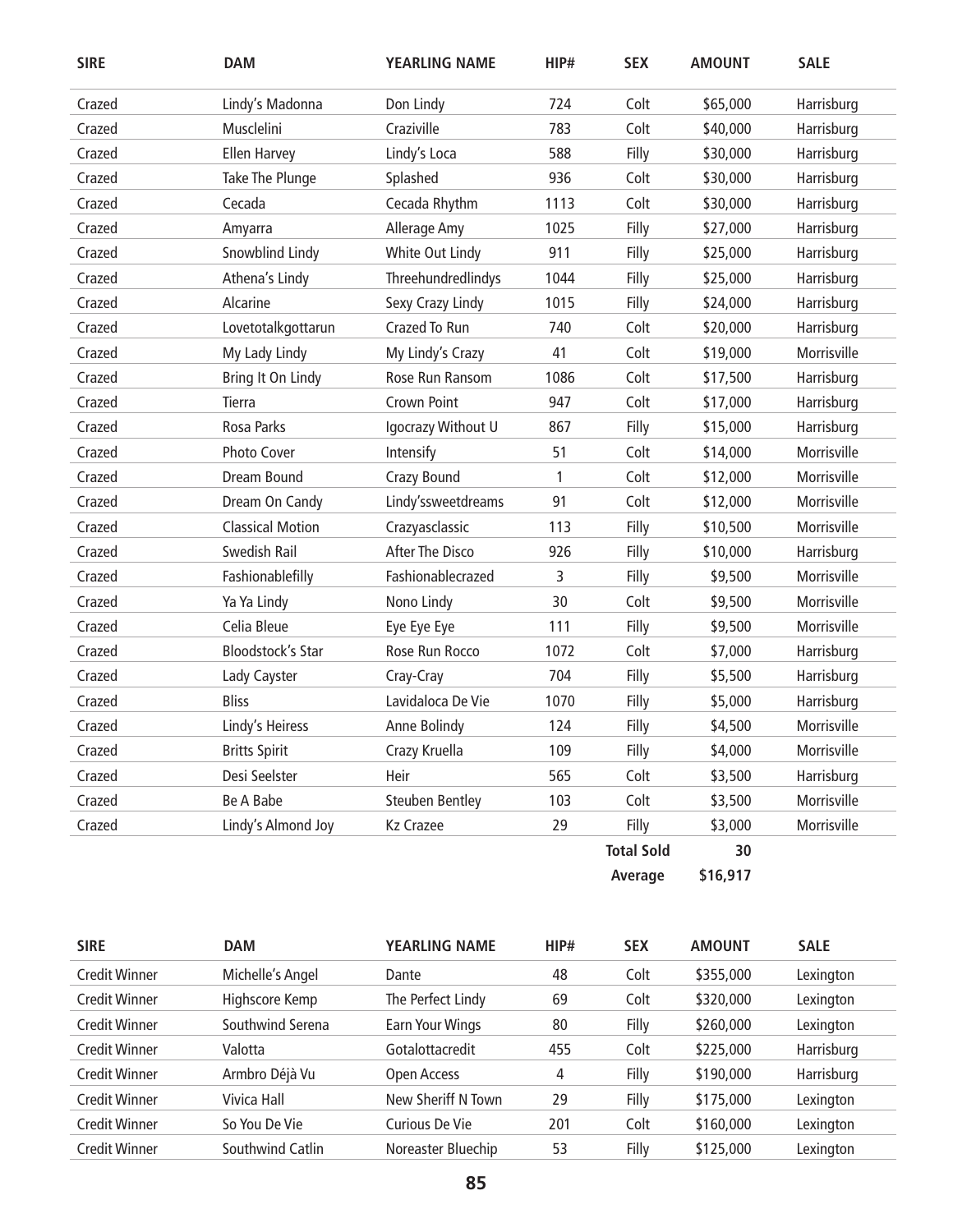| <b>SIRE</b>          | <b>DAM</b>                | <b>YEARLING NAME</b>      | HIP# | <b>SEX</b> | <b>AMOUNT</b> | <b>SALE</b> |
|----------------------|---------------------------|---------------------------|------|------------|---------------|-------------|
| <b>Credit Winner</b> | Armbro Domino             | Pizza Queen               | 568  | Filly      | \$100,000     | Harrisburg  |
| <b>Credit Winner</b> | Free Spirit               | Free Willy Hanover        | 269  | Colt       | \$100,000     | Harrisburg  |
| <b>Credit Winner</b> | Reven Crown               | Noblesse Blue Chip        | 505  | Filly      | \$92,000      | Harrisburg  |
| <b>Credit Winner</b> | Habit's Lady              | <b>Bundle Of Energy</b>   | 132  | Filly      | \$85,000      | Lexington   |
| <b>Credit Winner</b> | Brandnewgirlfriend        | Just For Today            | 210  | Colt       | \$85,000      | Harrisburg  |
| <b>Credit Winner</b> | Pacific Legacy            | Lima Playtime             | 337  | Filly      | \$77,000      | Lexington   |
| <b>Credit Winner</b> | Angela Hall               | <b>Agincourt Hall</b>     | 74   | Colt       | \$75,000      | Lexington   |
| <b>Credit Winner</b> | <b>Flirtin Victory</b>    | Montreal Cyn              | 121  | Filly      | \$70,000      | Lexington   |
| <b>Credit Winner</b> | Dunk The Donato           | Naco Blue Chip            | 430  | Colt       | \$70,000      | Harrisburg  |
| <b>Credit Winner</b> | <b>Smarter Than Smart</b> | <b>Straight A Student</b> | 46   | Filly      | \$65,000      | Lexington   |
| <b>Credit Winner</b> | Margarita Mary            | Mudslide Hanover          | 68   | Colt       | \$65,000      | Harrisburg  |
| <b>Credit Winner</b> | A Moment Too Soon         | Top Of The Line           | 234  | Colt       | \$60,000      | Lexington   |
| <b>Credit Winner</b> | <b>Armbro Vanity</b>      | <b>Fad Finance</b>        | 170  | Filly      | \$60,000      | Harrisburg  |
| <b>Credit Winner</b> | Psychotherapist           | <b>Master Class</b>       | 180  | Colt       | \$55,000      | Lexington   |
| <b>Credit Winner</b> | Evolution                 | <b>Evies Credit</b>       | 9    | Colt       | \$53,000      | Lexington   |
| <b>Credit Winner</b> | <b>Amour Hall</b>         | Credit Lover              | 192  | Filly      | \$52,000      | Harrisburg  |
| <b>Credit Winner</b> | Purple Rain               | Whendovescry              | 50   | Filly      | \$50,000      | Harrisburg  |
| <b>Credit Winner</b> | <b>Winbak Brat</b>        | <b>Whinge Hanover</b>     | 467  | Colt       | \$47,000      | Harrisburg  |
| <b>Credit Winner</b> | Kelly Hall                | Coughlin                  | 49   | Colt       | \$45,000      | Harrisburg  |
| <b>Credit Winner</b> | Giulie Bi                 | Night Witch               | 629  | Filly      | \$40,000      | Harrisburg  |
| <b>Credit Winner</b> | <b>Mathers Ginger</b>     | Nahuel Blue Chip          | 761  | Colt       | \$40,000      | Harrisburg  |
| <b>Credit Winner</b> | Prize Angie               | <b>Credit To Thelimit</b> | 350  | Filly      | \$40,000      | Lexington   |
| <b>Credit Winner</b> | Mary Lou Hall             | Erika Jean                | 71   | Filly      | \$40,000      | Harrisburg  |
| <b>Credit Winner</b> | Fleur De Vie              | <b>Bforeu De Vie</b>      | 281  | Colt       | \$38,000      | Lexington   |
| <b>Credit Winner</b> | Pleasecometoboston        | <b>Bostonz Winner</b>     | 328  | Colt       | \$37,000      | Lexington   |
| <b>Credit Winner</b> | <b>Sirenuse</b>           | Nedzeplin Bluechip        | 856  | Colt       | \$35,000      | Harrisburg  |
| <b>Credit Winner</b> | <b>Scrumptious Lindy</b>  | Lindylicious              | 402  | Filly      | \$35,000      | Harrisburg  |
| <b>Credit Winner</b> | <b>Vivacious Broad</b>    | Thrill Of Thechase        | 392  | Colt       | \$33,000      | Lexington   |
| <b>Credit Winner</b> | Vallaire                  | <b>Boxall</b>             | 222  | Colt       | \$30,000      | Lexington   |
| <b>Credit Winner</b> | Girlsruleboyslose         | This Boy Rules            | 125  | Colt       | \$28,000      | Lexington   |
| <b>Credit Winner</b> | Duolotta                  | Cash Not Credit           | 277  | Colt       | \$28,000      | Lexington   |
| <b>Credit Winner</b> | Down Goes Debbie          | Nomotitos Bluechip        | 563  | Filly      | \$27,000      | Harrisburg  |
| <b>Credit Winner</b> | Judge Judy                | I'm The Judge             | 21   | Colt       | \$25,000      | Morrisville |
| <b>Credit Winner</b> | She Has It                | He Has It                 | 475  | Colt       | \$25,000      | Lexington   |
| <b>Credit Winner</b> | Emmamazing                | Every Day Hanover         | 252  | Filly      | \$23,000      | Harrisburg  |
| <b>Credit Winner</b> | Platinum Lindy            | I Will Take Credit        | 54   | Filly      | \$22,000      | Morrisville |
| <b>Credit Winner</b> | Tango Hall                | <b>Just Priceless</b>     | 150  | Filly      | \$21,000      | Harrisburg  |
| <b>Credit Winner</b> | Caper Caillie             | <b>Caper Winner</b>       | 424  | Filly      | \$17,000      | Lexington   |
| <b>Credit Winner</b> | <b>Naughty Heiress</b>    | Privilaged                | 492  | Filly      | \$15,000      | Lexington   |
| <b>Credit Winner</b> | All Night Hall            | All Night Credit          | 403  | Colt       | \$14,000      | Lexington   |
| <b>Credit Winner</b> | Power Of Motion           | <b>Quick Emotion</b>      | 36   | Filly      | \$13,000      | Lexington   |
| <b>Credit Winner</b> | <b>Superior Glide</b>     | <b>Stirling Eclipse</b>   | 372  | Colt       | \$13,000      | Lexington   |
| <b>Credit Winner</b> | Scottish Starlet          | <b>Stirling Ecstasy</b>   | 126  | Filly      | \$12,000      | Harrisburg  |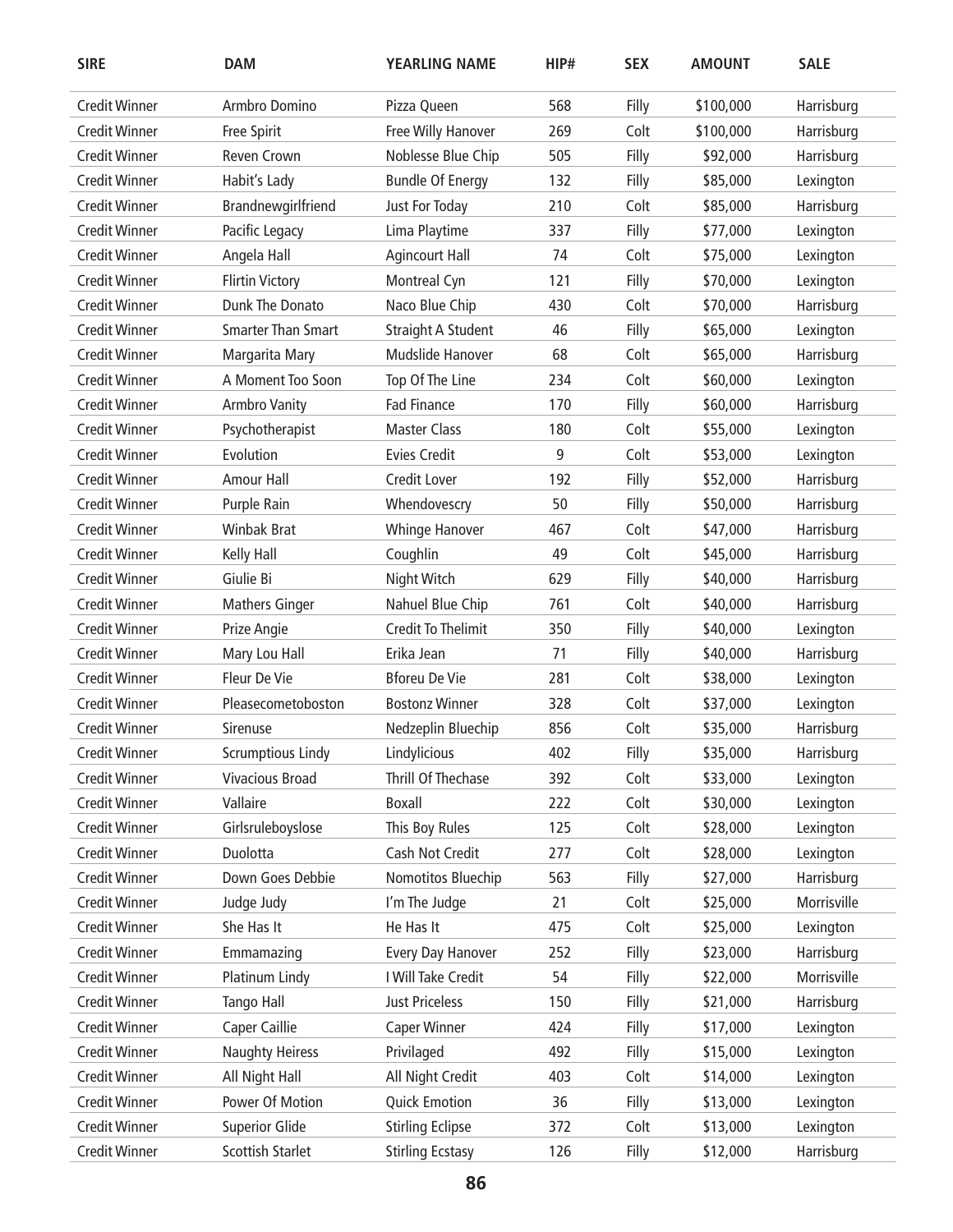| <b>SIRE</b><br><b>Credit Winner</b> | <b>DAM</b><br><b>Stretch The Limit</b> | <b>YEARLING NAME</b><br><b>Stretch The Credit</b> | HIP#<br>370 | <b>SEX</b><br>Colt | <b>AMOUNT</b><br>\$11,000 | <b>SALE</b><br>Lexington |
|-------------------------------------|----------------------------------------|---------------------------------------------------|-------------|--------------------|---------------------------|--------------------------|
| <b>Credit Winner</b>                | Armbro Nursery                         | Doc's Baby                                        | 296         | Filly              | \$10,000                  | Lexington                |
| <b>Credit Winner</b>                | Mad Money                              | Windfall                                          | 323         | Colt               | \$10,000                  | Lexington                |
| <b>Credit Winner</b>                | <b>Cabaret Princess</b>                | <b>Winning Princess</b>                           | 290         | Filly              | \$7,000                   | Lexington                |
| <b>Credit Winner</b>                | <b>Melrose Abbey</b>                   | <b>Stirling Emissary</b>                          | 320         | Colt               | \$6,000                   | Lexington                |
| <b>Credit Winner</b>                | <b>Southwind Allaire</b>               | Credit Charger                                    | 404         | Colt               | \$6,000                   | Lexington                |
| <b>Credit Winner</b>                | Madeline's Charm                       | Cantstopwontstop                                  | 34          | Filly              | \$4,000                   | Morrisville              |
|                                     |                                        |                                                   |             | <b>Total Sold</b>  | 58                        |                          |
|                                     |                                        |                                                   |             | Average            | \$65,879                  |                          |
| <b>SIRE</b>                         | <b>DAM</b>                             | YEARLING NAME                                     | HIP#        | <b>SEX</b>         | <b>AMOUNT</b>             | <b>SALE</b>              |
| Dallas Dhu                          | J-Yo                                   | Lenny                                             | 23          | Colt               | \$6,000                   | Morrisville              |
|                                     |                                        |                                                   |             | <b>Total Sold</b>  | 1                         |                          |
|                                     |                                        |                                                   |             | Average            | \$6,000                   |                          |
|                                     |                                        |                                                   |             |                    |                           |                          |
| <b>SIRE</b>                         | <b>DAM</b>                             | <b>YEARLING NAME</b>                              | HIP#        | <b>SEX</b>         | <b>AMOUNT</b>             | <b>SALE</b>              |
| Kenneth J                           | Daddyluvsyou                           | Keuka                                             | 116         | Filly              | \$8,000                   | Morrisville              |
| Kenneth J                           | Perched                                | On A Limb                                         | 49          | Filly              | \$6,500                   | Morrisville              |
| Kenneth J                           | <b>Property Asset</b>                  | Himrod                                            | 96          | Colt               | \$5,500                   | Morrisville              |
| Kenneth J                           | The Company Store                      | <b>Midnite Pass</b>                               | 944         | Colt               | \$4,500                   | Harrisburg               |
| Kenneth J                           | Realandspectacular                     | Diamond J                                         | 62          | Colt               | \$2,000                   | Morrisville              |
| Kenneth J                           | Popcorn Lu Lu                          | Saint Louie Boy                                   | 56          | Colt               | \$1,500                   | Morrisville              |
|                                     |                                        |                                                   |             | <b>Total Sold</b>  | 6                         |                          |
|                                     |                                        |                                                   |             | Average            | \$4,667                   |                          |
|                                     |                                        |                                                   |             |                    |                           |                          |
| <b>SIRE</b>                         | <b>DAM</b>                             | <b>YEARLING NAME</b>                              | HIP#        | <b>SEX</b>         | <b>AMOUNT</b>             | <b>SALE</b>              |
| Lislea                              | Poodle Party                           | <b>Puppy Dog</b>                                  | 55          | Filly              | \$8,000                   | Morrisville              |
|                                     |                                        |                                                   |             | <b>Total Sold</b>  |                           |                          |
|                                     |                                        |                                                   |             | Average            | \$8,000                   |                          |
|                                     |                                        |                                                   |             |                    |                           |                          |
| <b>SIRE</b>                         | <b>DAM</b>                             | <b>YEARLING NAME</b>                              | HIP#        | <b>SEX</b>         | <b>AMOUNT</b>             | <b>SALE</b>              |
| Lucky Chucky                        | Lindy Of My Dreams                     | Luck By Lindy                                     | 172         | Colt               | \$80,000                  | Lexington                |
| Lucky Chucky                        | Southwind Flanders                     | Sharon's Luck                                     | 266         | Filly              | \$75,000                  | Harrisburg               |
| Lucky Chucky                        | Lavern Lavec                           | Lucky Neal                                        | 148         | Colt               | \$57,000                  | Lexington                |
| Lucky Chucky                        | Some Girls                             | Soul Kitchen                                      | 203         | Filly              | \$47,000                  | Lexington                |
| Lucky Chucky                        | <b>Bellini Lindy</b>                   | Martini Lindy                                     | 502         | Filly              | \$45,000                  | Harrisburg               |
| Lucky Chucky                        | Give You My Word                       | Lauries Lucky Lady                                | 289         | Filly              | \$43,000                  | Lexington                |
| Lucky Chucky                        | <b>Massive Drama</b>                   | Dolly Drama Pv                                    | 72          | Filly              | \$40,000                  | Harrisburg               |
| Lucky Chucky                        |                                        |                                                   |             |                    |                           |                          |
|                                     | Oleodre                                | Katch Kanna                                       | 364         | Colt               | \$40,000                  | Harrisburg               |
| Lucky Chucky                        | Giza                                   | Ibiza Lindy                                       | 630         | Colt               | \$33,000                  | Harrisburg               |
| Lucky Chucky                        | Cr Mimosa                              | <b>Wealthy Master</b>                             | 470         | Colt               | \$30,000                  | Harrisburg               |
| Lucky Chucky                        | Let's Do The Lindy                     | Who Got Lindy                                     | 715         | Colt               | \$29,000                  | Harrisburg               |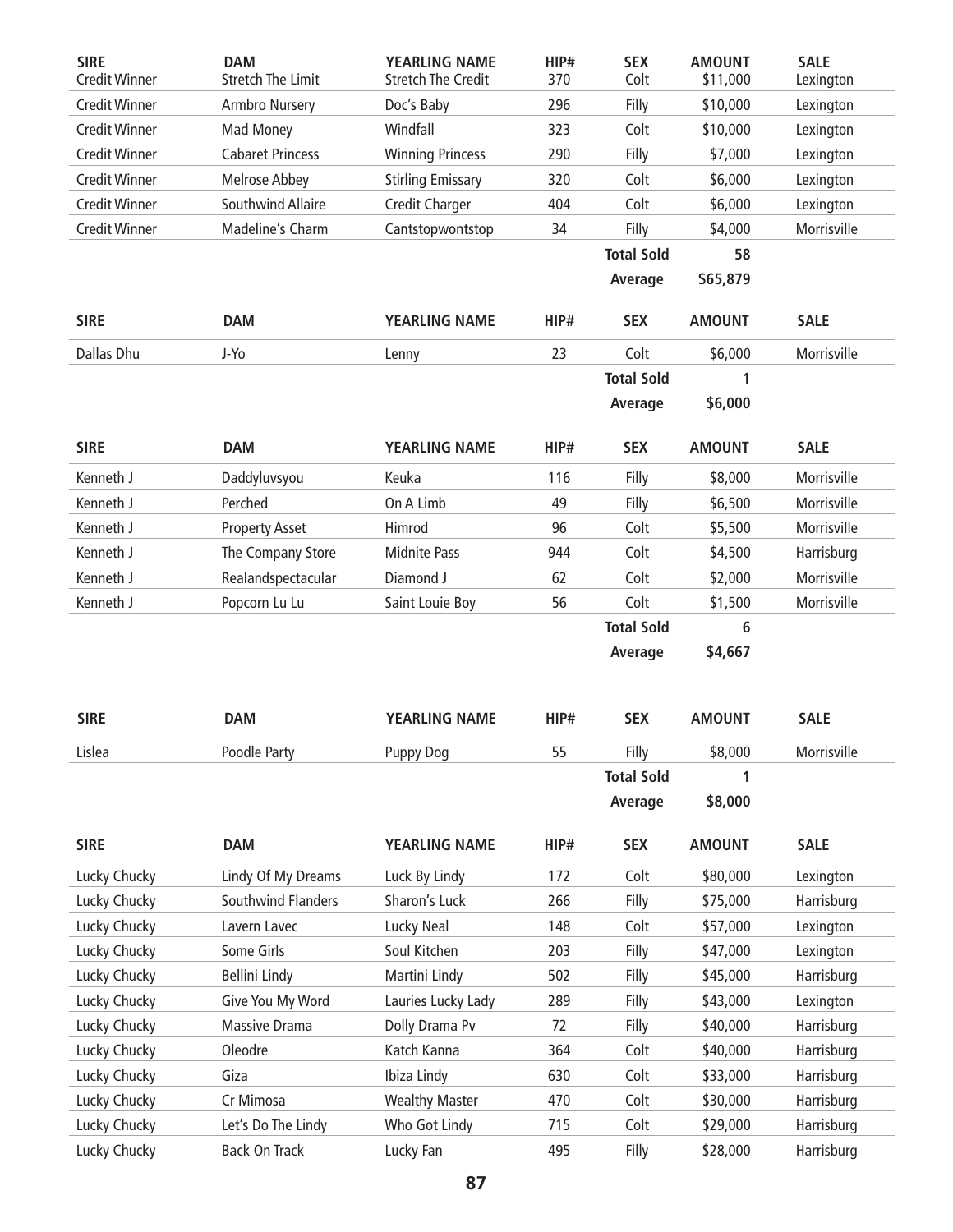| <b>SIRE</b>  | <b>DAM</b>                | <b>YEARLING NAME</b>       | HIP# | <b>SEX</b>        | <b>AMOUNT</b> | <b>SALE</b> |
|--------------|---------------------------|----------------------------|------|-------------------|---------------|-------------|
| Lucky Chucky | <b>Meucci Madness</b>     | Non Stick                  | 321  | Filly             | \$27,000      | Lexington   |
| Lucky Chucky | <b>Baltic Region</b>      | Lucky Region               | 1051 | Filly             | \$25,000      | Harrisburg  |
| Lucky Chucky | Twin B Sierra             | No Rules Blue Chip         | 6    | Colt              | \$25,000      | Morrisville |
| Lucky Chucky | Julieannie                | Julies Renegade            | 22   | Filly             | \$25,000      | Morrisville |
| Lucky Chucky | Muscling In               | Chuckleberry Finn          | 164  | Colt              | \$25,000      | Lexington   |
| Lucky Chucky | Baileysirishdream         | <b>Baileys Lucky Dream</b> | 70   | Filly             | \$21,000      | Morrisville |
| Lucky Chucky | <b>Sweater Weather</b>    | <b>Smart Man</b>           | 490  | Colt              | \$20,000      | Lexington   |
| Lucky Chucky | Winbak Roberta            | Lucky Berta                | 426  | Filly             | \$17,000      | Lexington   |
| Lucky Chucky | Dance Baby Dance          | Bloomfield                 | 556  | Filly             | \$15,000      | Harrisburg  |
| Lucky Chucky | Aretha Blue Chip          | Chuckys Nightlite          | 1035 | Colt              | \$15,000      | Harrisburg  |
| Lucky Chucky | Ura Hanover               | Woodchuck Would            | 962  | Filly             | \$15,000      | Harrisburg  |
| Lucky Chucky | Supreme Dish              | <b>Supremely Lucky</b>     | 147  | Filly             | \$15,000      | Harrisburg  |
| Lucky Chucky | Rose Run Exotic           | Pier Ho Lucky Babe         | 66   | Filly             | \$14,000      | Morrisville |
| Lucky Chucky | Ms Kristin                | Lucky Kristen              | 421  | Filly             | \$13,000      | Lexington   |
| Lucky Chucky | Coulantine                | Cool And Lucky             | 570  | Filly             | \$13,000      | Lexington   |
| Lucky Chucky | Daring Marissa            | Jackalope Flats            | 102  | Colt              | \$12,500      | Morrisville |
| Lucky Chucky | My Friend Frannie         | Franniegetyourgun          | 788  | Filly             | \$12,000      | Harrisburg  |
| Lucky Chucky | Royal Family              | Lucky Family               | 68   | Filly             | \$12,000      | Morrisville |
| Lucky Chucky | <b>Baby Urthegreatest</b> | Lucky Lana                 | 126  | Filly             | \$11,500      | Morrisville |
| Lucky Chucky | Male Nurse                | Chucky's Nurse             | 476  | Filly             | \$11,000      | Lexington   |
| Lucky Chucky | Jeans N Rings             | Lucky Jimmy                | 816  | Colt              | \$10,000      | Harrisburg  |
| Lucky Chucky | Ha Ha's Big Hit           | Steuben Jackpot            | 13   | Filly             | \$9,000       | Morrisville |
| Lucky Chucky | Love So Right             | Ah Guunt Zin               | 31   | Colt              | \$9,000       | Morrisville |
| Lucky Chucky | Vintage Chip              | Posterity                  | 533  | Filly             | \$9,000       | Lexington   |
| Lucky Chucky | Athenea                   | Lucky Guess                | 99   | Filly             | \$8,000       | Morrisville |
| Lucky Chucky | Hit On Me                 | Unwinding                  | 15   | Filly             | \$7,000       | Morrisville |
| Lucky Chucky | D Punkey Lady             | Steubenluckyleroy          | 115  | Colt              | \$4,500       | Morrisville |
| Lucky Chucky | Servilia                  | Lucks Lazy Lady            | 72   | Filly             | \$3,000       | Morrisville |
|              |                           |                            |      | <b>Total Sold</b> | 40            |             |
|              |                           |                            |      | Average           | \$23,763      |             |
|              |                           |                            |      |                   |               |             |

| <b>SIRE</b> | <b>DAM</b>         | <b>YEARLING NAME</b> | HIP# | <b>SEX</b>        | <b>AMOUNT</b> | <b>SALE</b> |
|-------------|--------------------|----------------------|------|-------------------|---------------|-------------|
| Make It Hot | Northern Splendour | Hot Splendour        | 45   | Filly             | \$5,000       | Morrisville |
| Make It Hot | Gmr's Jazzie Lady  | Hot And Jazzy        | 10   | Colt              | \$3,000       | Morrisville |
|             |                    |                      |      | <b>Total Sold</b> |               |             |
|             |                    |                      |      | Average           | \$4,000       |             |
|             |                    |                      |      |                   |               |             |

| SIRE      | DAM                | <b>YEARLING NAME</b> | HIP# | SEX   | <b>AMOUNT</b> | <b>SALE</b> |
|-----------|--------------------|----------------------|------|-------|---------------|-------------|
| Passailed | Lifesawitch        | Steuben Sail On      | 28   | Filly | \$6.500       | Morrisville |
| Passailed | Steuben Mattsmagic | Steuben Magic Ride   | 78   | Colt  | \$3.000       | Morrisville |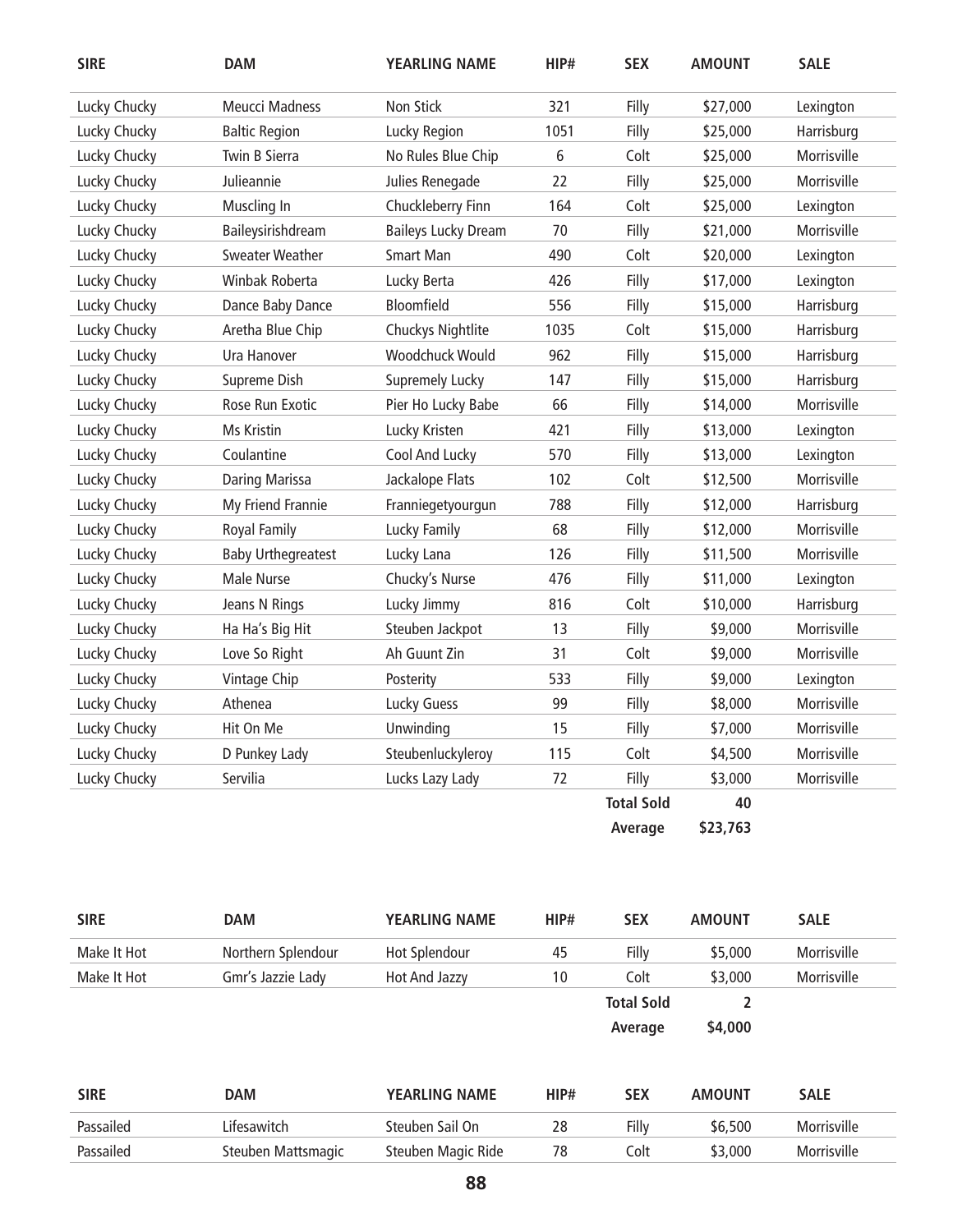| <b>SIRE</b>       | <b>DAM</b>            | <b>YEARLING NAME</b>    | HIP# | <b>SEX</b>        | <b>AMOUNT</b> | <b>SALE</b> |
|-------------------|-----------------------|-------------------------|------|-------------------|---------------|-------------|
| Passailed         | Armbro Beachbaby      | Steuben Beach Stud      | 104  | Colt              | \$3,000       | Morrisville |
| Passailed         | Cindy Blue Chip       | <b>Steuben Cindy</b>    | 112  | Filly             | \$2,500       | Morrisville |
| Passailed         | <b>Eglise Hanover</b> | Steuben Easyglider      | 125  | Filly             | \$2,000       | Morrisville |
|                   |                       |                         |      | <b>Total Sold</b> | 5             |             |
|                   |                       |                         |      | Average           | \$3,400       |             |
|                   |                       |                         |      |                   |               |             |
|                   |                       |                         |      |                   |               |             |
| <b>SIRE</b>       | <b>DAM</b>            | <b>YEARLING NAME</b>    | HIP# | <b>SEX</b>        | <b>AMOUNT</b> | <b>SALE</b> |
| <b>RC Royalty</b> | Wilsonator            | The Royal Harry         | 465  | Colt              | \$100,000     | Harrisburg  |
| <b>RC Royalty</b> | Spin The Planet       | Royal Encore            | 76   | Filly             | \$85,000      | Morrisville |
| <b>RC Royalty</b> | Imageofasweetday      | <b>Sweet Royalty</b>    | 38   | Colt              | \$72,000      | Harrisburg  |
| <b>RC Royalty</b> | Barcelona Baby        | Royal Brady             | 450  | Colt              | \$70,000      | Lexington   |
| <b>RC Royalty</b> | L Dees Maggie         | L Dees Royalty          | 325  | Colt              | \$65,000      | Harrisburg  |
| <b>RC Royalty</b> | Pacific Elegance      | Southern Palms          | 373  | Colt              | \$60,000      | Harrisburg  |
| <b>RC Royalty</b> | Good Common Cents     | Goosebump Hanover       | 278  | Filly             | \$50,000      | Harrisburg  |
| <b>RC Royalty</b> | Michelle's Way        | Go Mary Go              | 342  | Filly             | \$45,000      | Harrisburg  |
| <b>RC Royalty</b> | <b>Dream Street</b>   | Reve Royale             | 123  | Colt              | \$42,000      | Morrisville |
| <b>RC Royalty</b> | Swing Anna Cash       | <b>Swinging Royalty</b> | 932  | Filly             | \$40,000      | Harrisburg  |
| <b>RC Royalty</b> | Keystone Leona        | Flyhawk Lean On Me      | 714  | Colt              | \$37,000      | Harrisburg  |
| <b>RC Royalty</b> | <b>Winbak Half</b>    | Royal Half              | 989  | Filly             | \$32,000      | Harrisburg  |
| <b>RC Royalty</b> | Decanter              | <b>Hs Deroy</b>         | 119  | Colt              | \$30,000      | Morrisville |
| <b>RC Royalty</b> | Art Of Deception      | Royal Treason           | 98   | Filly             | \$26,000      | Morrisville |
| <b>RC Royalty</b> | <b>Final Time</b>     | <b>Flyhawk Time</b>     | 609  | Colt              | \$24,000      | Harrisburg  |
| <b>RC Royalty</b> | Sienna                | <b>Black Sails</b>      | 73   | Filly             | \$22,000      | Morrisville |
| <b>RC Royalty</b> | Pixie Dixie           | Trotamundo              | 93   | Colt              | \$19,000      | Morrisville |
| <b>RC Royalty</b> | Lulu Pernilla         | Hs Loyalty              | 33   | Filly             | \$17,000      | Morrisville |
| <b>RC Royalty</b> | Princess Hall         | Whiskey Hangover        | 57   | Colt              | \$16,500      | Morrisville |
| <b>RC Royalty</b> | Becca J               | Royal Bachelor          | 105  | Colt              | \$16,000      | Morrisville |
| <b>RC Royalty</b> | The Young Princess    | Sochi                   | 92   | Colt              | \$14,000      | Morrisville |
| <b>RC Royalty</b> | Spring Break Lindy    | Mai Tai Monkey          | 77   | Filly             | \$11,000      | Morrisville |
| <b>RC Royalty</b> | Yankee Nola           | Royal Jeter             | 82   | Colt              | \$10,500      | Morrisville |
| <b>RC Royalty</b> | Pure Prestige         | Count De Monet          | 59   | Colt              | \$10,000      | Morrisville |

 **Average \$30,887**

**Total Sold 31** 

RC Royalty Datz Fast Fast Royal 118 Filly \$9,500 Morrisville RC Royalty **Rould Accept Collect Access** Royalty Rocks **100** Colt \$8,000 Morrisville RC Royalty **Airacon** Air Of Royalty 94 Colt \$7,500 Morrisville RC Royalty **Pana Colada** Steuben Royale **48** Filly \$6,000 Morrisville RC Royalty **La Braba Dixie Twister** 26 Filly \$5,000 Morrisville RC Royalty Sweet Scotch My Sweet Royalty 81 Filly \$4,500 Morrisville RC Royalty **Phillycityhall** Royal Country 50 Colt \$3,000 Morrisville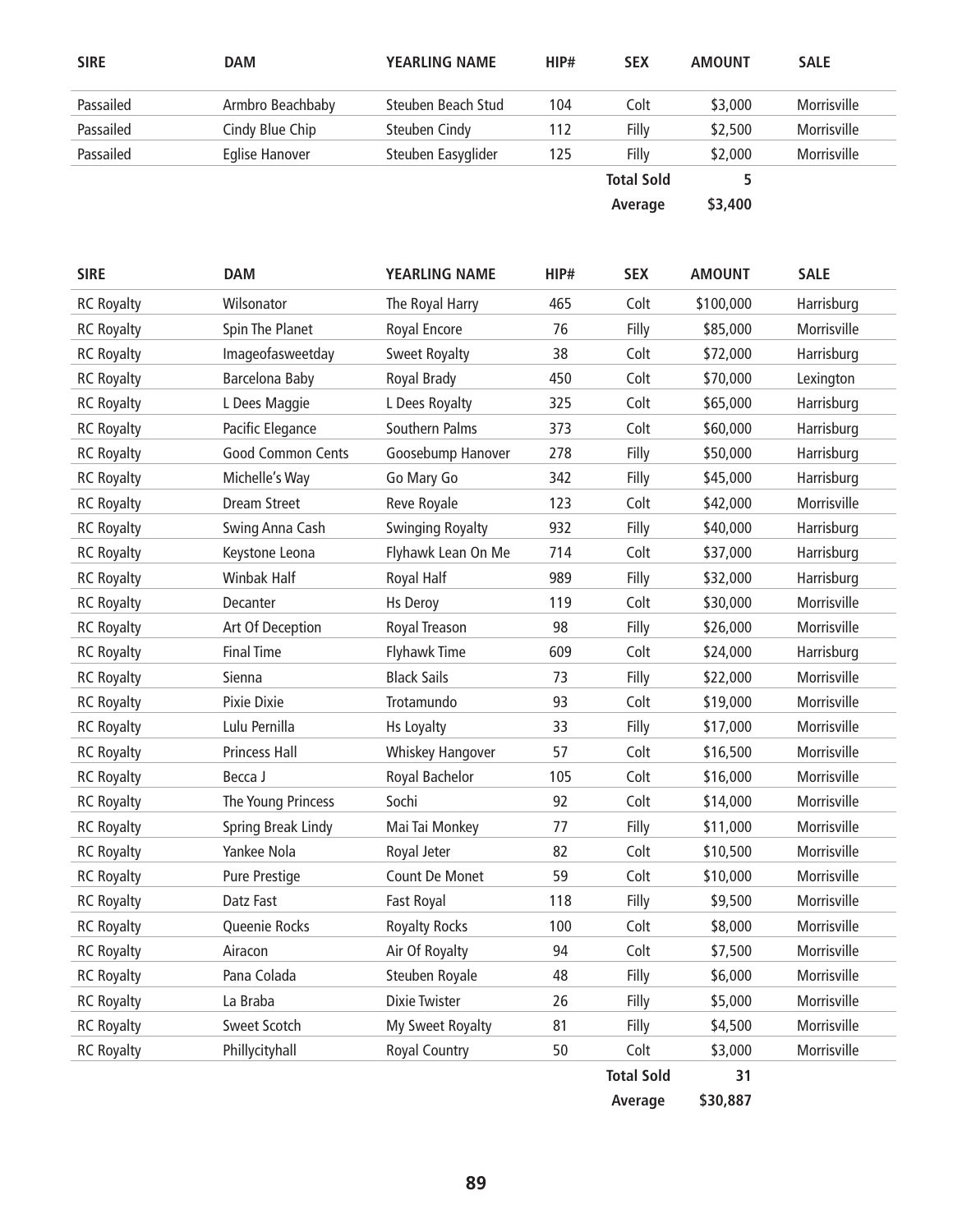| <b>SIRE</b>        | <b>DAM</b>            | <b>YEARLING NAME</b>  | HIP# | <b>SEX</b>        | <b>AMOUNT</b> | <b>SALE</b> |
|--------------------|-----------------------|-----------------------|------|-------------------|---------------|-------------|
| Riverboat King     | Glow On Glow          | Glow Boat             | 9    | Filly             | \$11,000      | Morrisville |
| Riverboat King     | Armbro Manhattan      | Queen Of The River    | 37   | Filly             | \$7,000       | Morrisville |
| Riverboat King     | <b>Superior View</b>  | <b>Superior Raven</b> | 80   | Colt              | \$5,000       | Morrisville |
|                    |                       |                       |      | <b>Total Sold</b> | 3             |             |
|                    |                       |                       |      | Average           | \$7,667       |             |
| <b>SIRE</b>        | <b>DAM</b>            | <b>YEARLING NAME</b>  | HIP# | <b>SEX</b>        | <b>AMOUNT</b> | <b>SALE</b> |
| Rock N Roll Heaven | Shot Togo Bluechip    | Nachomama Bluechip    | 130  | Filly             | \$160,000     | Harrisburg  |
| Rock N Roll Heaven | Must See              | Must Be Heaven        | 200  | Colt              | \$155,000     | Harrisburg  |
| Rock N Roll Heaven | <b>Electric Fool</b>  | Electronica           | 12   | Colt              | \$107,000     | Lexington   |
| Rock N Roll Heaven | Docdor Cameo          | Encore Deo            | 1    | Filly             | \$100,000     | Lexington   |
| Rock N Roll Heaven | Tiz To Dream          | The Player Hanover    | 156  | Filly             | \$87,000      | Harrisburg  |
| Rock N Roll Heaven | Southwind Swallow     | Nitrous Blue Chip     | 18   | Colt              | \$75,000      | Lexington   |
| Rock N Roll Heaven | Sealed In My Heart    | No Way Blue Chip      | 527  | Colt              | \$75,000      | Harrisburg  |
| Rock N Roll Heaven | Gro                   | No Pelo Blue Chip     | 282  | Filly             | \$72,000      | Harrisburg  |
| Rock N Roll Heaven | <b>Yellow Diamond</b> | <b>Fine Diamond</b>   | 33   | Colt              | \$50,000      | Lexington   |

| Rock N Roll Heaven | Sealed In My Heart        | No Way Blue Chip         | 527  | Colt  | \$75,000 | Harrisburg  |
|--------------------|---------------------------|--------------------------|------|-------|----------|-------------|
| Rock N Roll Heaven | Gro                       | No Pelo Blue Chip        | 282  | Filly | \$72,000 | Harrisburg  |
| Rock N Roll Heaven | <b>Yellow Diamond</b>     | <b>Fine Diamond</b>      | 33   | Colt  | \$50,000 | Lexington   |
| Rock N Roll Heaven | Don'T Deny Me             | Dateline Hanover         | 32   | Colt  | \$40,000 | Lexington   |
| Rock N Roll Heaven | <b>Bet Your Life</b>      | Ninelives Bluechip       | 255  | Filly | \$40,000 | Lexington   |
| Rock N Roll Heaven | <b>Riley Character</b>    | <b>Michael Nicky</b>     | 865  | Colt  | \$37,000 | Harrisburg  |
| Rock N Roll Heaven | <b>Bon Mot</b>            | <b>Grave Dancer</b>      | 1077 | Colt  | \$35,000 | Harrisburg  |
| Rock N Roll Heaven | Miss Liz                  | Be Me                    | 215  | Filly | \$35,000 | Lexington   |
| Rock N Roll Heaven | Koutzina                  | Fortunate Heaven         | 698  | Filly | \$33,000 | Harrisburg  |
| Rock N Roll Heaven | Stonebridge Luau          | Rock                     | 976  | Colt  | \$30,000 | Harrisburg  |
| Rock N Roll Heaven | Gothic Lady               | Let It Rock              | 287  | Filly | \$30,000 | Lexington   |
| Rock N Roll Heaven | Thong                     | <b>Brazilian</b>         | 406  | Filly | \$30,000 | Lexington   |
| Rock N Roll Heaven | <b>Card Trick Hanover</b> | Nevada Bluechip          | 1105 | Filly | \$20,000 | Harrisburg  |
| Rock N Roll Heaven | Letsobacktobed            | <b>Steuben Dancer</b>    | 27   | Colt  | \$18,000 | Morrisville |
| Rock N Roll Heaven | Little D J                | Thehitskeepcoming        | 729  | Colt  | \$17,000 | Harrisburg  |
| Rock N Roll Heaven | <b>Beach Guest</b>        | Absolute Heaven          | 499  | Filly | \$17,000 | Harrisburg  |
| Rock N Roll Heaven | You're Likeadream         | <b>Great Scott</b>       | 1008 | Colt  | \$16,000 | Harrisburg  |
| Rock N Roll Heaven | <b>Lucks Mistress</b>     | Nipntuck Blue Chip       | 793  | Filly | \$15,000 | Harrisburg  |
| Rock N Roll Heaven | <b>Rising Sun</b>         | Noon Blue Chip           | 39   | Colt  | \$12,500 | Morrisville |
| Rock N Roll Heaven | Rusty Richardson          | Regift Hanover           | 873  | Filly | \$12,000 | Harrisburg  |
| Rock N Roll Heaven | <b>Truly Artistic</b>     | Artistic Heaven          | 954  | Filly | \$12,000 | Harrisburg  |
| Rock N Roll Heaven | Princess Character        | Rocknrollroyalty         | 349  | Colt  | \$12,000 | Lexington   |
| Rock N Roll Heaven | Spoiled Beach             | We're Gonna Rock         | 211  | Filly | \$12,000 | Harrisburg  |
| Rock N Roll Heaven | Soiree                    | Nine Inch Bluechip       | 912  | Colt  | \$11,000 | Harrisburg  |
| Rock N Roll Heaven | <b>Fast Princess</b>      | <b>Heaven's Princess</b> | 262  | Filly | \$9,000  | Harrisburg  |
| Rock N Roll Heaven | Jersey Dream              | Longboatkey              | 19   | Filly | \$7,500  | Morrisville |
| Rock N Roll Heaven | Fancy Creek Funny         | Naughty Blue Chip        | 603  | Filly | \$6,500  | Harrisburg  |
| Rock N Roll Heaven | Mini Mia                  | Heaven's Gold            | 343  | Filly | \$6,000  | Harrisburg  |
| Rock N Roll Heaven | Gaia's Gold               | <b>Beast Mode</b>        | 273  | Colt  | \$5,000  | Harrisburg  |
|                    |                           |                          |      |       |          |             |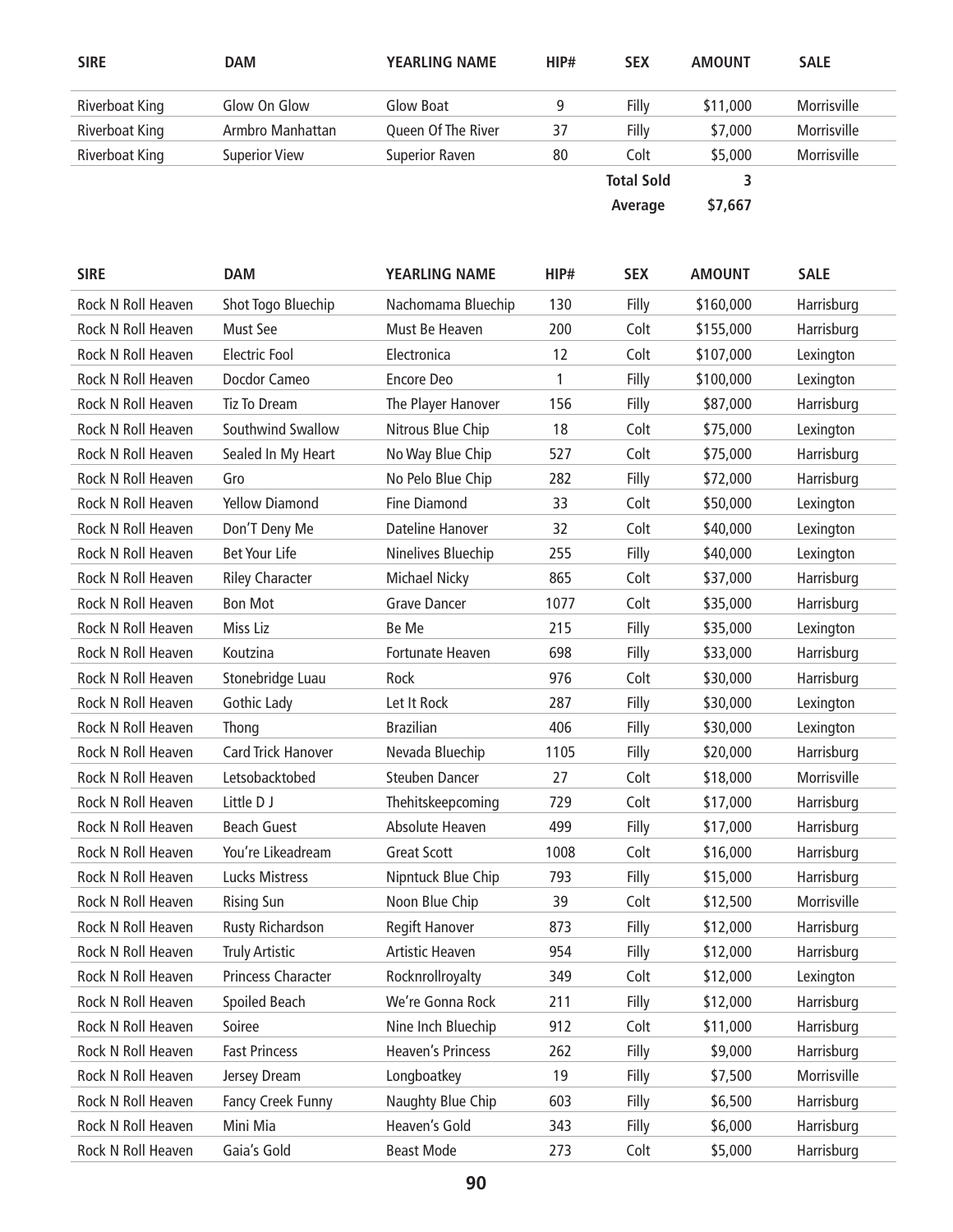| <b>SIRE</b>        | <b>DAM</b>       | <b>YEARLING NAME</b> | HIP# | <b>SEX</b>        | <b>AMOUNT</b> | <b>SALE</b> |
|--------------------|------------------|----------------------|------|-------------------|---------------|-------------|
| Rock N Roll Heaven | Hedgie Blue Chip | Myheavenlyhome       | 289  | Filly             | \$4,000       | Harrisburg  |
|                    |                  |                      |      | <b>Total Sold</b> | 36            |             |
|                    |                  |                      |      | Average           | \$38,986      |             |

| <b>SIRE</b>          | <b>DAM</b>                | <b>YEARLING NAME</b>   | HIP# | <b>SEX</b> | <b>AMOUNT</b> | <b>SALE</b> |
|----------------------|---------------------------|------------------------|------|------------|---------------|-------------|
| <b>Roll With Joe</b> | Two Steppin' Sally        | <b>Roll With Fred</b>  | 168  | Colt       | \$135,000     | Harrisburg  |
| Roll With Joe        | Inanotherworld            | Rollaroundtheworld     | 140  | Colt       | \$115,000     | Lexington   |
| Roll With Joe        | Chatelaine                | Twin B George          | 537  | Colt       | \$110,000     | Harrisburg  |
| Roll With Joe        | Make Me Blush             | Catch Twenty Two       | 355  | Colt       | \$100,000     | Lexington   |
| Roll With Joe        | Rockin Everyway           | Raver Hanover          | 396  | Filly      | \$65,000      | Harrisburg  |
| Roll With Joe        | Sprig Hanover             | Chelsea Blue Chip      | 155  | Filly      | \$60,000      | Lexington   |
| Roll With Joe        | Jk Getupngo               | Twerk                  | 318  | Colt       | \$55,000      | Harrisburg  |
| Roll With Joe        | L Dees Rainbow            | L Dees Rollwithjoe     | 57   | Colt       | \$50,000      | Harrisburg  |
| Roll With Joe        | <b>Weeping Wanabe</b>     | No Tears Blue Chip     | 530  | Colt       | \$50,000      | Harrisburg  |
| Roll With Joe        | <b>Ideal Coast</b>        | <b>Diffie</b>          | 297  | Colt       | \$43,000      | Harrisburg  |
| Roll With Joe        | Midnight Art              | Art Sculpture          | 145  | Filly      | \$40,000      | Lexington   |
| Roll With Joe        | She Walks The Walk        | Noudidnt Blue Chip     | 129  | Colt       | \$40,000      | Harrisburg  |
| Roll With Joe        | Filly's Victory           | <b>Raven Nation</b>    | 25   | Filly      | \$37,000      | Lexington   |
| Roll With Joe        | Red Carpet Queen          | <b>Red Roll</b>        | 389  | Colt       | \$37,000      | Harrisburg  |
| Roll With Joe        | Pedoozle                  | Nanshe Blue Chip       | 744  | Filly      | \$35,000      | Harrisburg  |
| Roll With Joe        | Necessary Element         | Roll The Dough         | 356  | Filly      | \$33,000      | Harrisburg  |
| Roll With Joe        | Shesaporsche              | San Jose Hanover       | 893  | Colt       | \$32,000      | Harrisburg  |
| Roll With Joe        | My Place                  | Home With Joe          | 417  | Colt       | \$32,000      | Lexington   |
| Roll With Joe        | Spacie Jessie             | Spacie Joe             | 915  | Colt       | \$30,000      | Harrisburg  |
| Roll With Joe        | <b>Badlands Jenna</b>     | Tap Into Power         | 6    | Colt       | \$30,000      | Lexington   |
| Roll With Joe        | Dream Seeker              | <b>Roll Of Dreams</b>  | 274  | Filly      | \$30,000      | Lexington   |
| Roll With Joe        | Perfume N Pearls          | <b>White Rolls</b>     | 341  | Colt       | \$30,000      | Lexington   |
| Roll With Joe        | Matinee                   | Joanna's Girl          | 762  | Filly      | \$28,000      | Harrisburg  |
| Roll With Joe        | <b>Easy Miss</b>          | Easy Joe               | 279  | Colt       | \$28,000      | Lexington   |
| Roll With Joe        | My Little Art             | A Little Roll          | 350  | Filly      | \$28,000      | Harrisburg  |
| Roll With Joe        | <b>Awaken The Passion</b> | Freedom Rolls          | 1047 | Filly      | \$27,000      | Harrisburg  |
| Roll With Joe        | Here Comes Gia            | Cobra Joe              | 655  | Colt       | \$25,000      | Harrisburg  |
| Roll With Joe        | My Metallica              | Fuel The Joe           | 400  | Colt       | \$25,000      | Lexington   |
| Roll With Joe        | Beach Girl De Vie         | Cool Breeze De Vie     | 498  | Colt       | \$25,000      | Harrisburg  |
| Roll With Joe        | Lovin A Fool              | <b>Stirling Escort</b> | 331  | Colt       | \$25,000      | Harrisburg  |
| Roll With Joe        | Ever Western              | Power Women            | 595  | Filly      | \$24,000      | Harrisburg  |
| Roll With Joe        | Clandestine               | Joe's Fire             | 540  | Colt       | \$24,000      | Harrisburg  |
| Roll With Joe        | Sentbytheangels           | Nautica Blue Chip      | 406  | Filly      | \$24,000      | Harrisburg  |
| Roll With Joe        | Cupcakecraze              | Im Cup Of Joe          | 1141 | Colt       | \$23,000      | Harrisburg  |
| Roll With Joe        | Chasing Ideals            | Racing Hill            | 1122 | Colt       | \$22,000      | Harrisburg  |
| Roll With Joe        | Return To Me              | Rollnback To Me        | 862  | Filly      | \$22,000      | Harrisburg  |
| Roll With Joe        | Lovely Lady               | Joes On A Roll         | 308  | Colt       | \$22,000      | Lexington   |